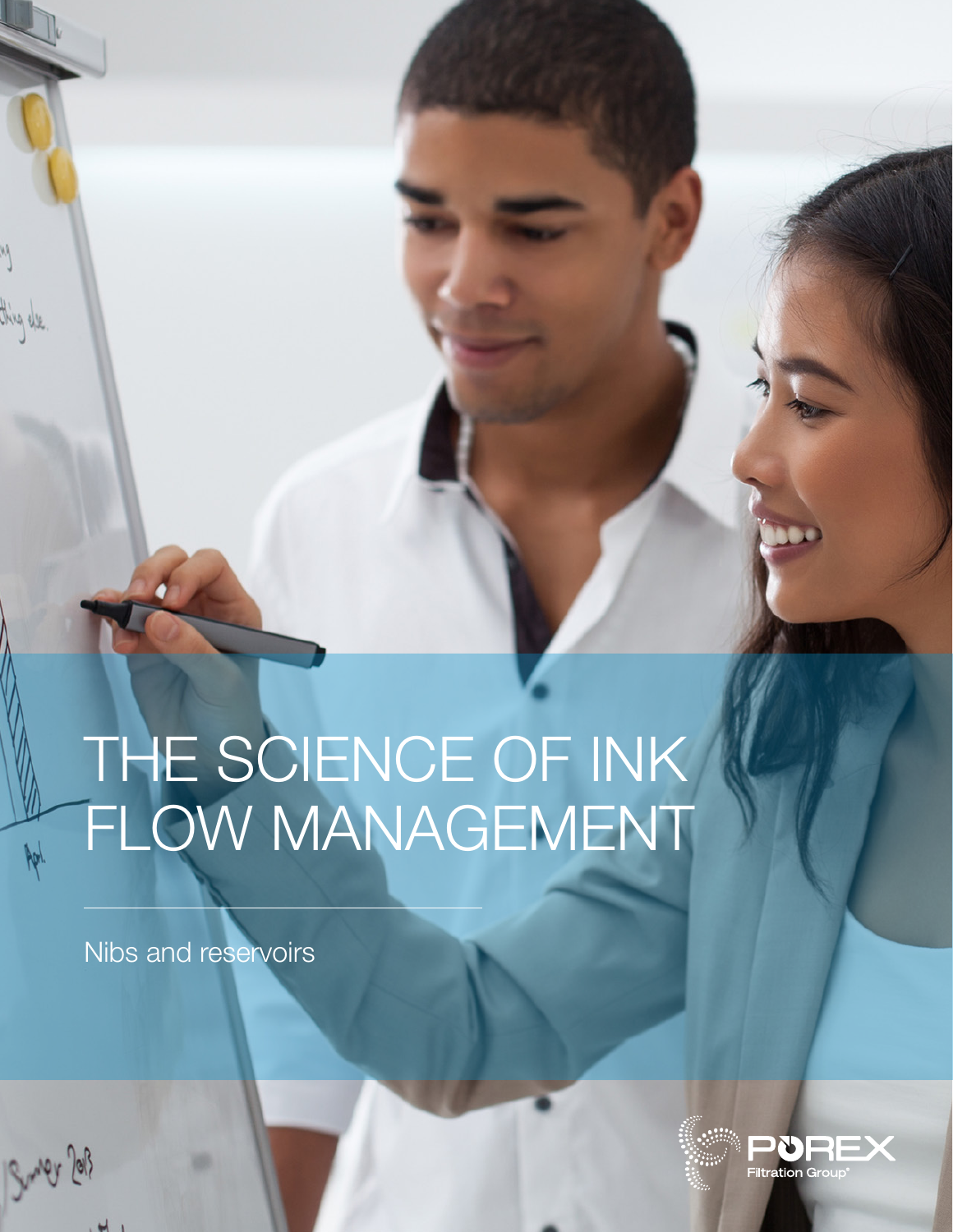## POREX: CREATING THE SCIENCE OF INK FLOW MANAGEMENT

## A history of groundbreaking innovation and complete dependability

For more than 50 years, POREX® nibs and reservoirs have defined consumer expectations for writing instruments of all shapes, sizes and varieties. The world's largest manufacturers have depended on the quality and consistency of our components to earn their buyers' loyalty and capture their dominant global market share.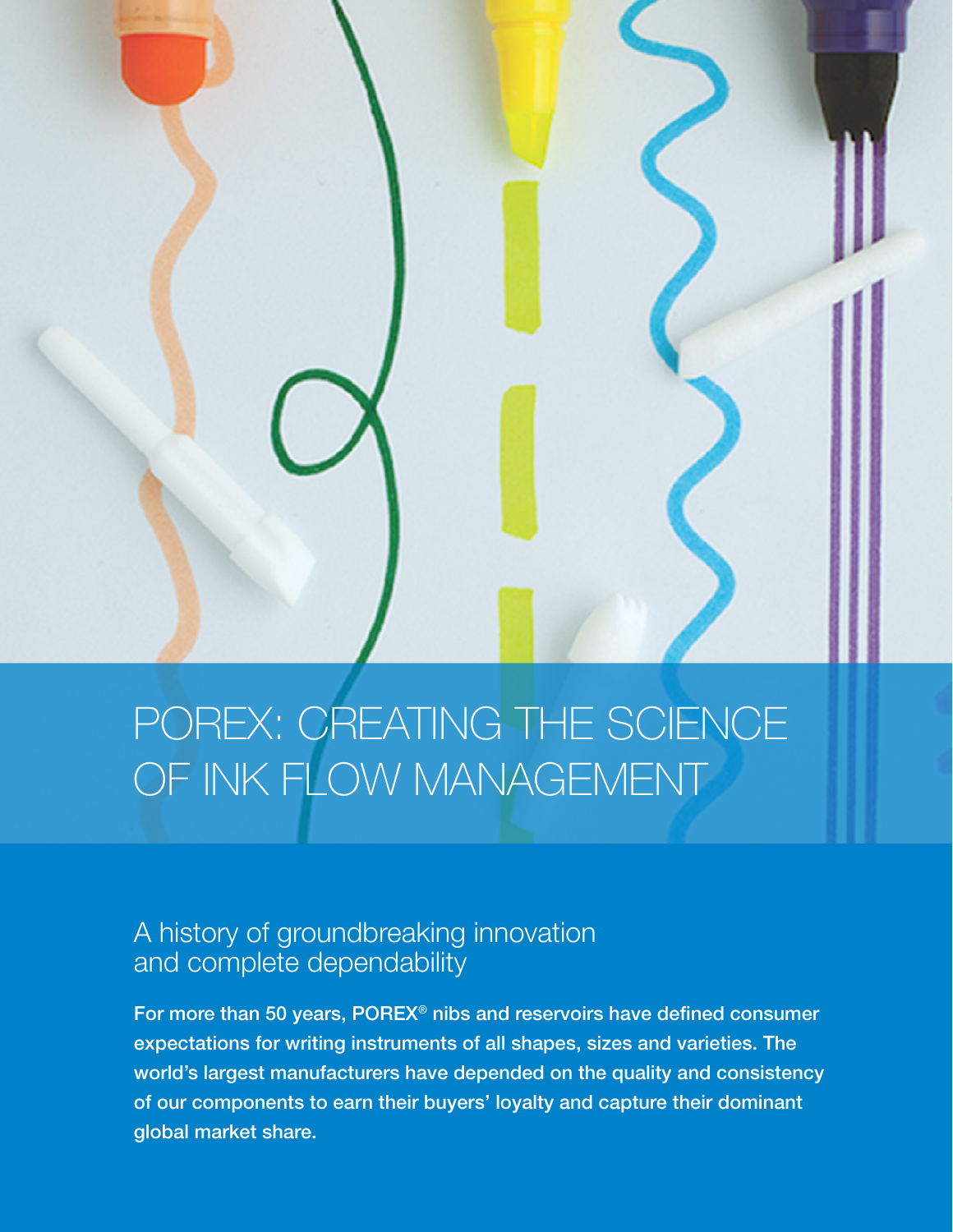### Create a Superior End Product Quicker and With Less Resources

With Porex as your resource in The Science of Ink Flow Management, you no longer have to worry about designing the "right" nib to match your reservoir, and vice versa.

Our dedicated ink flow management team will design optimized nib and reservoir combinations, utilizing years of experience with pore volume, pore size, capillarity, fluid dynamics and chemical interactions as the basis for the system design. POREX® proprietary test methods for measuring ink flow and marker performance focus on your key performance parameters such as ink laydown, leaking, ink life, cap off time and ink settling.

## POREX® Writing Instrument Product Development Process



#### 1. Analyze customer needs and goals

Engineers and scientists perform functional and design analysis to ensure critical customer requirements are met.



#### 2. Apply material science expertise

Unique challenges require expert material selection as well as technical application expertise.



#### 3. Engineer custom product solutions

Concept development, prototyping, and testing is an iterative process that yields multiple options for customers.

#### 4. Finalize product development

Our rigorous quality control and production standards ensure industry-leading consistency.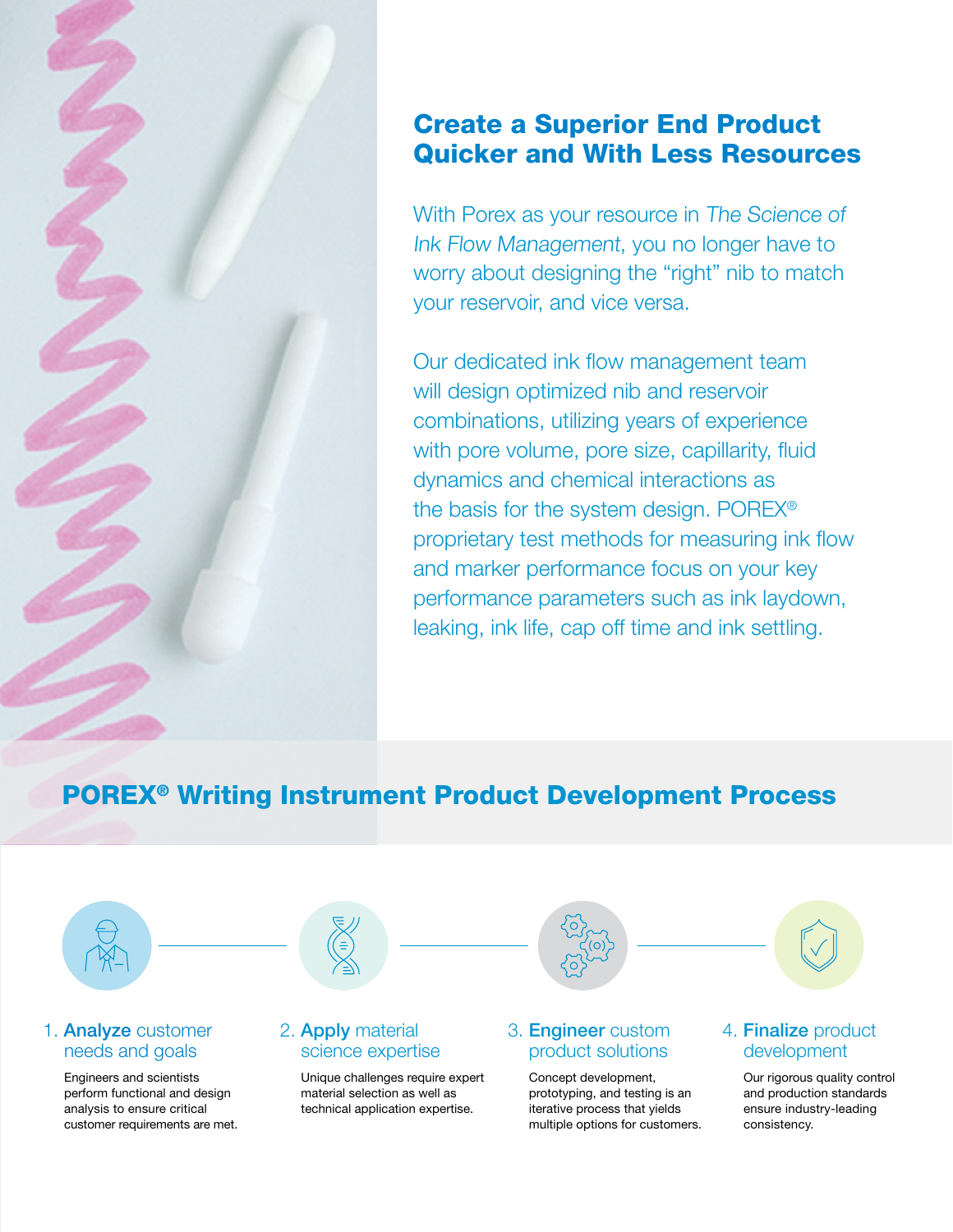Since 1961, POREX® nibs have defined the performance standard for writing instruments.

Today, our sintered particle and bonded fiber nibs are still the top choice for leading companies around the globe.

With polyethylene (PE) and polyester fiber (PET) options, our nibs provide ideal ink laydown, leak resistance, longevity, and overall performance in any application, from water-based highlighters to alcohol-based white board markers. Comprehensive customizations are available for special performance features and material formulations that place our customers' products above the competition. And with the highly reproducible POREX<sup>®</sup> manufacturing process, the billionth POREX® nib will be the same as the first.

The shapes, sizes and dimensions for every writing instrument

- Vented Nibs
- Bullet Nibs
- Conical Nibs
- Chisel Nibs
- Multi Line Nibs
- Mini Stampers (assorted shapes)
- Alphabetical / Numerical Stampers

Sintered Particle Nibs (PE)

Smooth, velvety write-feel with precise dimensional control

Our PE nibs offer more than a luxuriously smooth writefeel to end users, they provide companies that market on a global scale with industry-leading consistency and reliability.

Our engineers select the optimal material formulation for each specific customer and application. We then determine the ideal mix of porosity and capillarity before we mold nibs to perfection. The end result is a writing instrument with exceptional flow and highly controlled ink laydown.

| <b>Sintered Particle Nibs (PE)</b> |                                                                        |
|------------------------------------|------------------------------------------------------------------------|
| Nib Materials                      | Polyethylene (PE)                                                      |
| <b>Writing Applications</b>        | Highlighters<br>Coloring pens<br><b>Stampers</b><br>Whiteboard markers |
| Compatible Inks                    | Water-based<br>Solvent-based                                           |
| Customizable Options               | Write-feel<br>Ink flow<br>Size and dimensions                          |

#### Polyester Fiber Nibs (PET)

Versatility and dependability with high color purity

Our polyester fiber (PET) nibs deliver consistent writing performance with nearly any kind of ink.

We select the ideal polyester fiber and bonding resin combination for customer requirements and then cut and grind each nib to perfect shape—each and every time. With complete control over porosity and dimensionality, our polyester fiber nibs deliver uniform flow, measured write-out, and lasting durability.

| <b>Polyester Fiber Nibs (PET)</b> |                                                      |
|-----------------------------------|------------------------------------------------------|
| Nib Materials                     | Polyester fibers (PET)                               |
| <b>Writing Applications</b>       | Coloring pens<br>White board markers<br>Highlighters |
| Compatible Inks                   | Water-based<br>Solvent-based<br><b>Metallics</b>     |
| <b>Customizable Options</b>       | Ink flow<br>Capillarity<br>Size and dimensions       |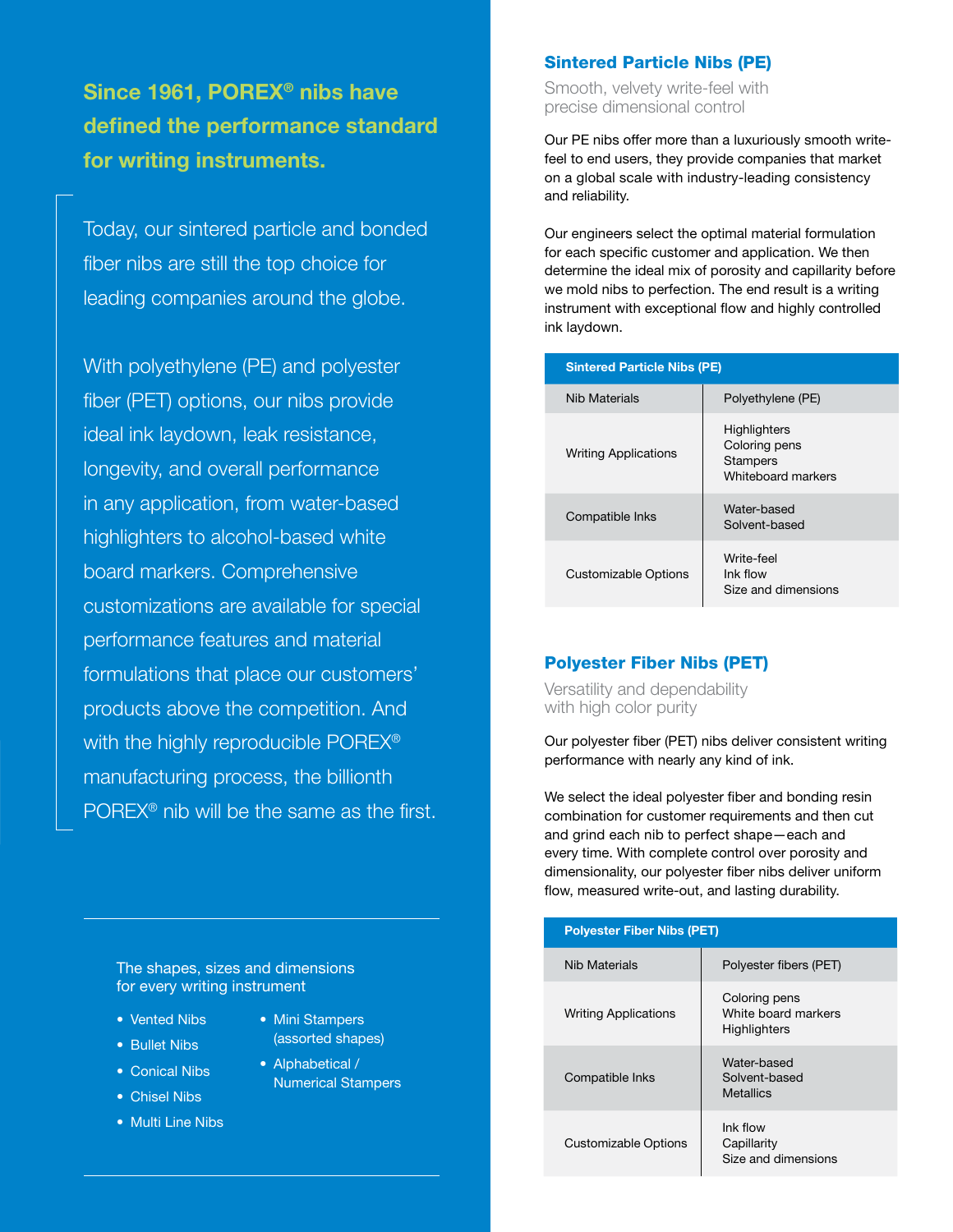

#### HIGH-EFFICIENCY RESERVOIRS

Redefining ink flow management

Our newest reservoir provides cost savings, sustainability, and a superior performance for consumers.

The patent-pending gradient density creates a strong capillary draw within each reservoir. Ink is physically pulled from the outer circumference into the reservoir's inner core. This channels the ink directly onto the nib, providing a higher ink flow and ink laydown, reducing the amount of ink left behind in the reservoir.

Manufacturers of premium writing instruments now have two choices. They can increase the ink laydown for more vibrant marking, and/or use less ink in the system to reduce cost. These high efficiency reservoirs require 5–10% less ink, which is ideal for applications that use expensive solvent based inks, like white board markers and permanent markers. With less ink remaining in the reservoir at the end of life, this also reduces ink waste.

#### XPE® RESERVOIRS

The industry standard for writing instrument ink control

Our XPE reservoir provides the critical wicking capabilities and capillary action for maximum ink release. The controlled density throughout the structure of the reservoir allows the maximum percentage of ink to be released from the reservoir, reducing ink fill volumes and improving sustainability.

| <b>XPE<sup>®</sup> Reservoirs</b> |                                                                                                         |
|-----------------------------------|---------------------------------------------------------------------------------------------------------|
| Core Materials                    | Polyester<br>Polypropylene                                                                              |
| <b>Exterior Materials</b>         | Extruded polypropylene<br>Extruded nylon<br><b>Extruded polyester</b><br>Film and nonwoven              |
| Applications                      | Coloring pens<br>White board markers<br>Highlighters<br>Permanent markers and more                      |
| <b>Inks</b>                       | Water-hased<br>Solvent-based<br><b>Metallics</b><br>High pH                                             |
| <b>Customizable Options</b>       | Performance features<br>Fiber types<br><b>Fiber densities</b><br>Wrap materials<br>Sizes and dimensions |

Unlike traditional reservoirs, the capillary draw of our patentpending design channels ink straight to the nib.